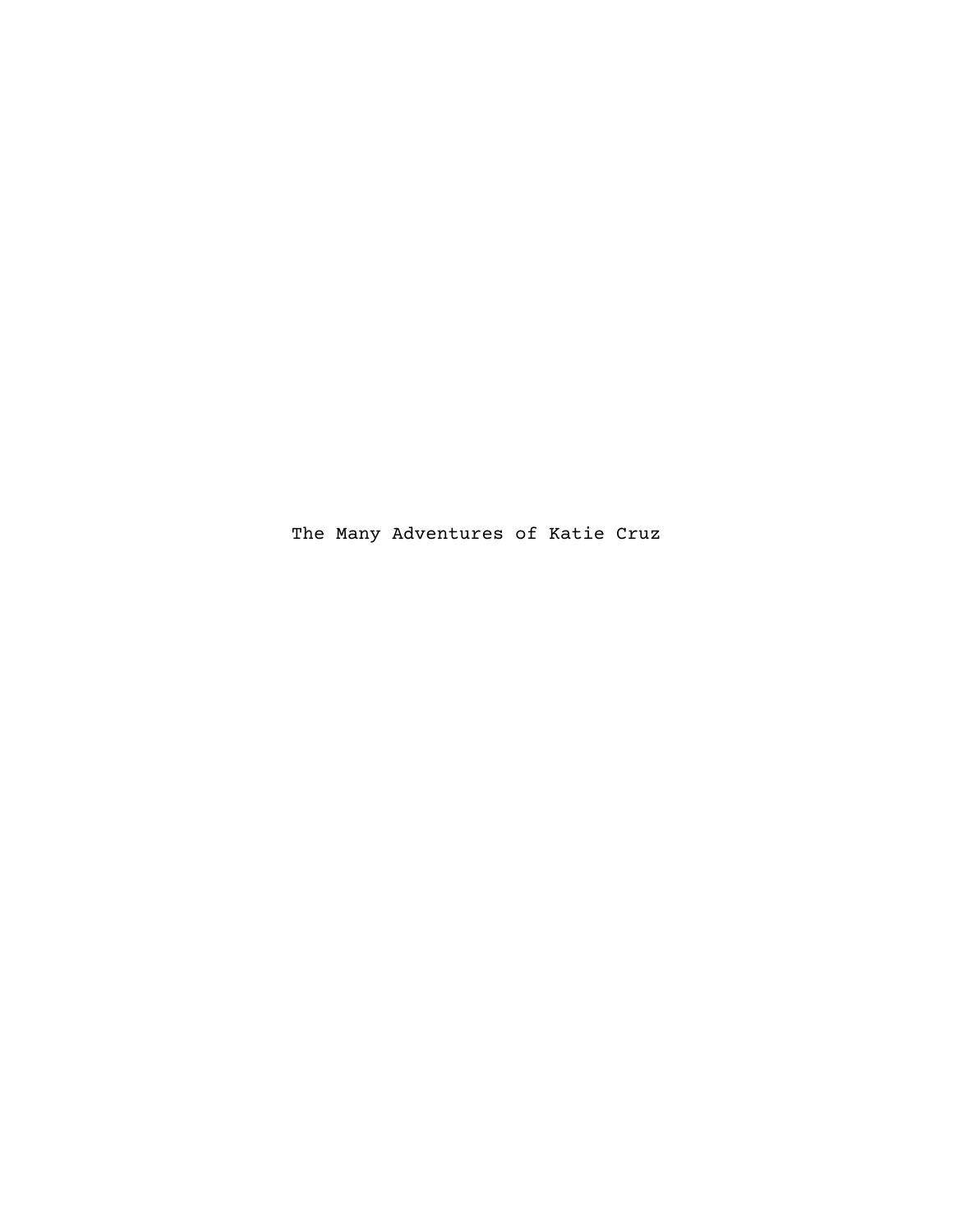INT. TREE HOUSE - WINDY, AUTUMN NIGHT

Florida. Present day.

Room is completely dark and ambiguous to the viewer.

A young voice, clearly trying to sound dramatic and serious, pipes up.

> VOICE (O.S.) The date was April 23rd, 2013.

Lamp light switch flicks on. A desk lamp casts a small cone of light on the wooden desk and a small pair of hands folded on the desk. The face and upper body are still concealed. The voice is recounting the story to some mysterious audience, and the situation eerily emulates an investigation.

> VOICE (O.S.) (CONT'D) It was dark. Very dark, mainly because I was wriggling down an air vent. But it was also night. That wicked, dark figure escaped my grasp once, but I was determined to do the old cat in.

The person twists the neck of the lamp towards her face. The voice is now revealed to be KATIE, a lanky, half-Filipina/half-Caucasian 13-year-old. She's small-boned,and her natural voice quality is lower, with pubescent cracks every now and then. Her gestures are theatrical as she narrates to her mysterious audience.

> KATIE FREE! I was free from the vent when the masked, black figure thrust her nasty claws at me.

SHOT OF MYSTERIOUS AUDIENCE

-– which is revealed to simply be a group of children huddled around in their pj's and blankets listening to "scary stories." They let out a gasp.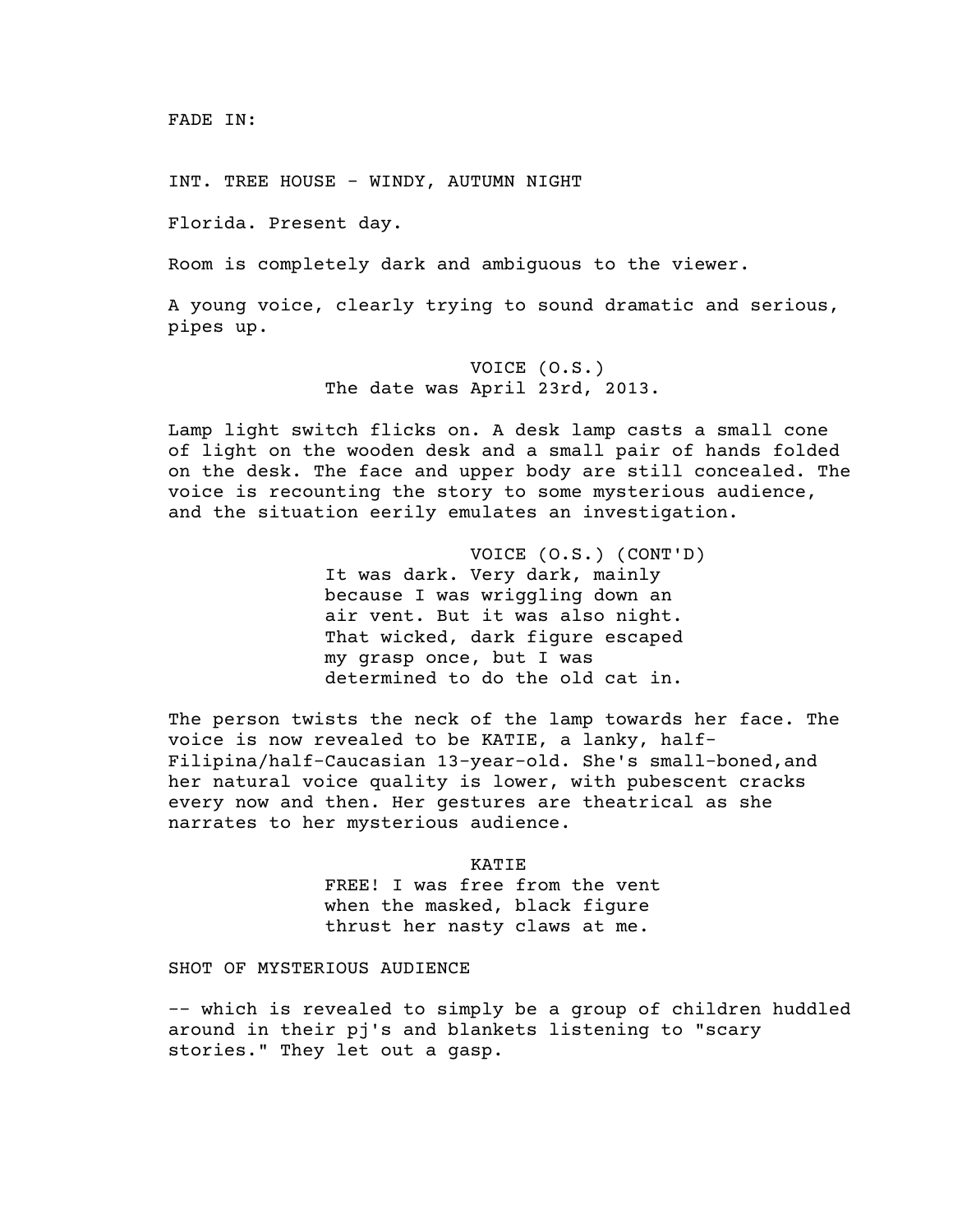KATIE (CONT'D) I ripped the mask off the stowaway thief nicknamed "The Cat" aboard the Caribbean Cruise Liner, and it was none other than Serena Freeman, the supposed FBI agent I trusted. The kids let out another gasp. KATIE (CONT'D) We rumbled. We fought. ANGLE ON ONE TREMBLING CHILD -– as he whispers "No." KATIE (CONT'D) Then she tumbled off the boat into the watery abyss, never, I fear, to be seen again. PETER, Japanese 8-year-old boy whose face is round like a dumpling, lets the popcorn fall from his mouth as he drops his jaw in shock. KATIE (CONT'D) Well, for the next minute or two, until her brother, a real FBI agent by the name of Benedict Freeman, not to be confused with Benedict Cumberbatch or Martin Freeman... (to herself) So disappointing... (to the rest) Fished her out and turned her in. The kids all speak at once in excitement. Nothing can be made out.

> KATIE (CONT'D) Now, now, ladies, gentlemen, one at a time, one at a time!

LENA Was all the jewelry saved?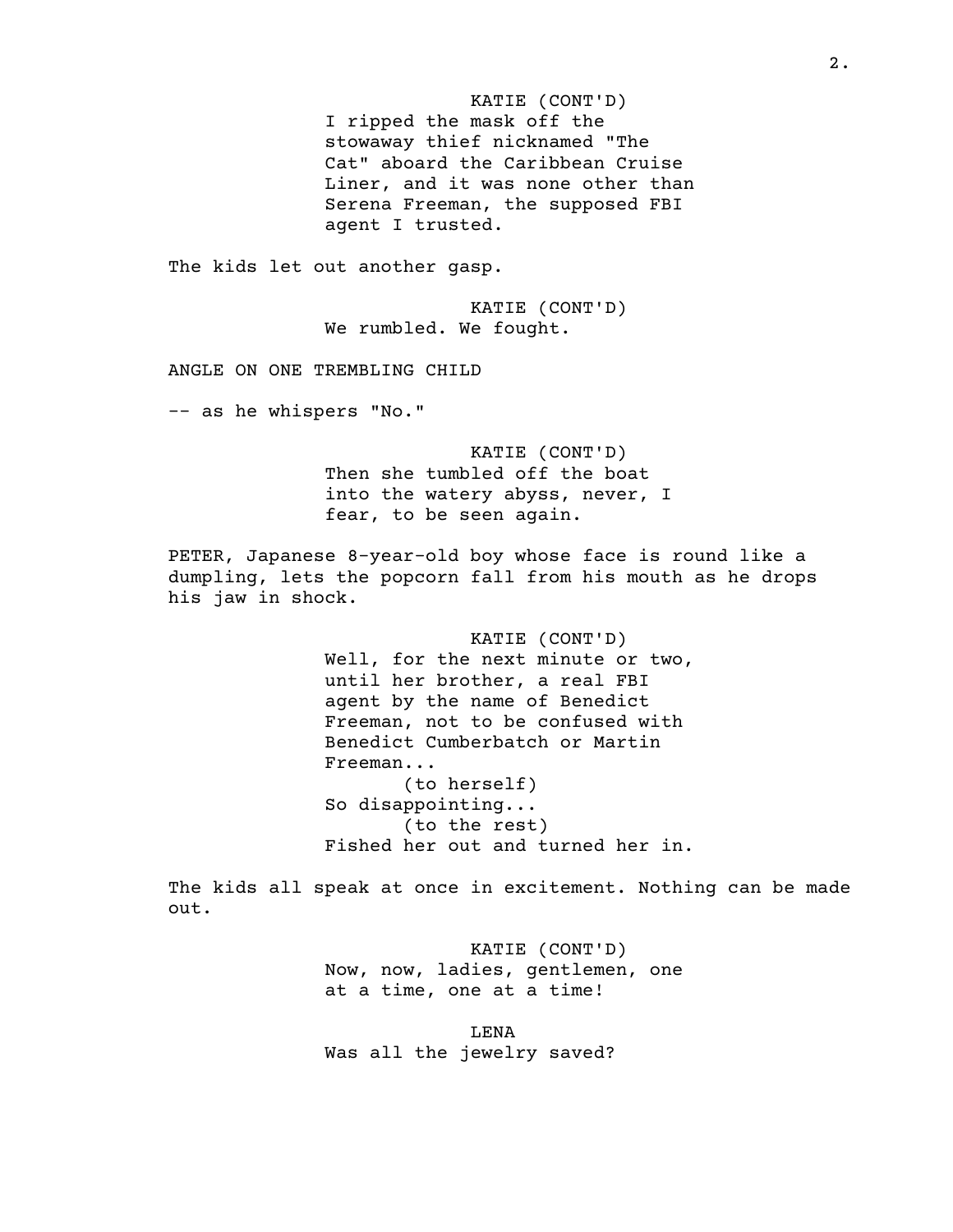KATIE Yes. Rich people tend to get what they want when they make enough noise... (reflectively) The little dears.

MARTY Did you become a world-class detective?

KATIE

(to Marty) Well, kid...

SLOW ZOOM IN ON KATIE'S FACE

-– as the burden of justice swells within her.

KATIE (CONT'D) (beginning to answer as if she's being televised to the whole world) I decided to let the little detectives have the credit for once. I've outgrown the chase in a way. That's when I decided to go into business for myself. Search the small cracks of the world, go where no one's gone, solve the unsolved, (with great fervor, pounding her fist on the desk) And bring justice to the most insidious of crimes!

CUT TO:

#### MAIN TITLES

EXT. KATIE'S BACKYARD / BOTTOM OF TREEHOUSE - DAY

Katie stands next to a makeshift sign that reads "Cruz Private Detective Agency." Below it are charge listings for services such as "Lost Goods," "Pet Detection," "Occasional Murder," etc. She leans up against the bulky tree, letting out a sigh of frustration and discontent.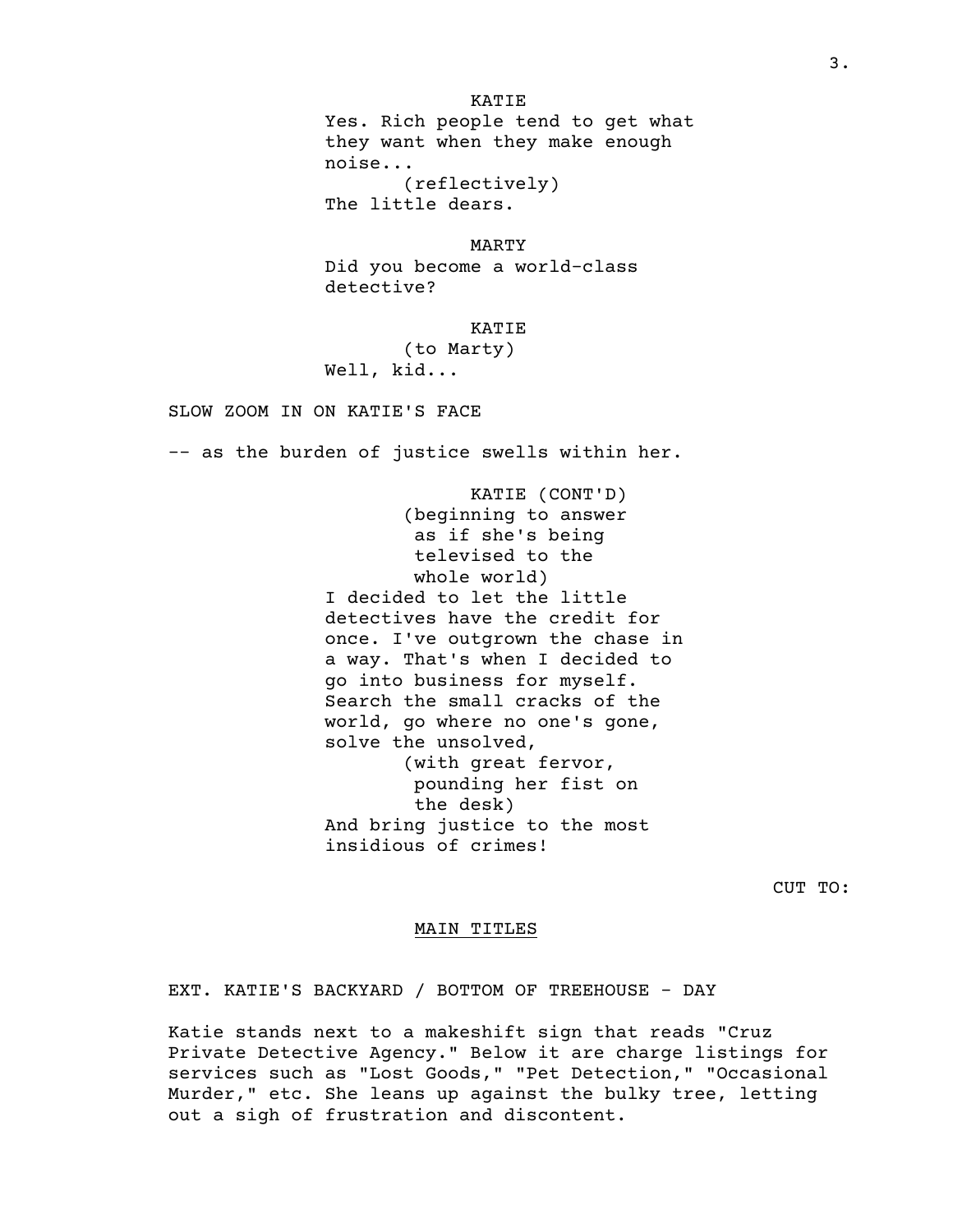KATIE (V.O.) Look at the poor kid. Bloom of youth off her cheeks. Idle hands. Katie picks a leaf off a branch, rolls it, and pretends to smoke a cigarette. KATIE (V.O.) (CONT'D) The name's Katie. Katie Cruz. Detective by day, and uh, also, detective by night-–that's if I don't have too much homework. Now I know what you're thinking: "That kid's basically a fetus, why is she a detective?" I don't know, Ace, why is the sky blue? (laughs to herself, in a lower tone) Hah, that was kind of philosophical. Well anyway...

Katie chucks the leaf.

KATIE (to the camera) You get the picture.

Katie crosses her arms in front of her chest.

Peter descends the tree house ladder. He's dressed well, wearing slacks, a button-up, and a sweater on top despite the Floridian heat. His bow tie is too big and is clearly his father's.

> KATIE (V.O.) Shhh. Here he comes.

> > KATIE

(exasperatedly) Can you tell Geoffrey Montgomery for the last time that I will not look for his missing lunchbox, I don't care how much sentimental value it has.

### PETER

(catching his breath) It's not about that, although he did call five times today.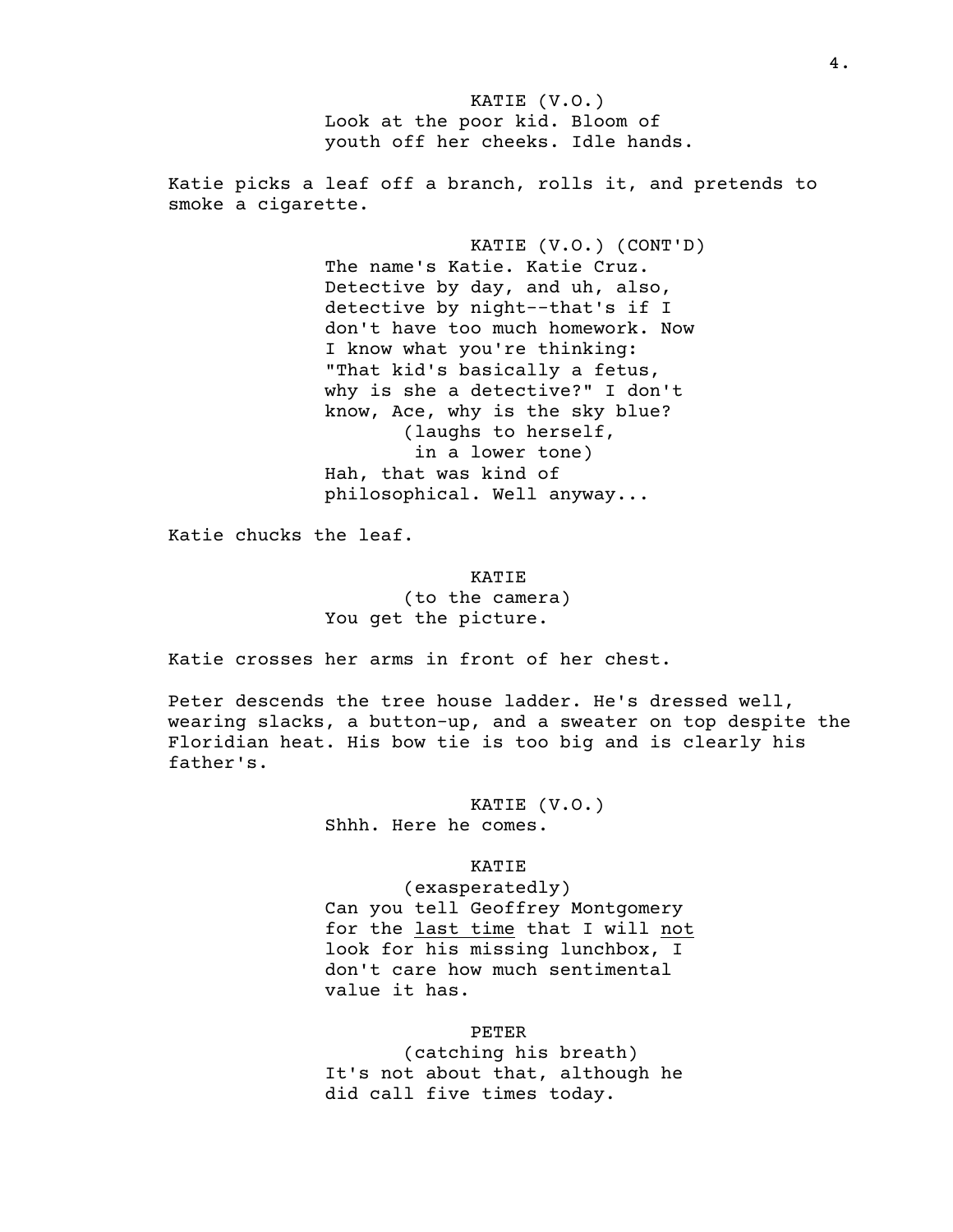(places her hands into her trench coat pockets) I knew the poor kid was in love with me.

PETER

I came down 'cause I think I got 'n exciting case for you.

Peter begins fussing around his sweater for a piece of paper.

As he does so-–

# KATIE (V.O.)

That's Peter, my backdoor neighbor and agency admin assistant. He likes organization and abhors slow walkers. Good kid.

KATIE Speak, man, what news!?

Peter finds the paper.

PETER Allyson Hardwick believes foul play's involved in her broken, straw... (trying to make out his own handwriting, reads choppily) Picnic hat and is willing to pay all her lawn-mowing money for the case.

KATIE (disappointed) Tell Allyson Hardwick I don't take petty revenge cases.

Peter breaks out his pen and pocketbook and jots it all down.

KATIE (CONT'D) Besides... (pause) It was clearly Jenny Mankewitz. It's so obvious the girl is still bitter about the strawberry case of last summer.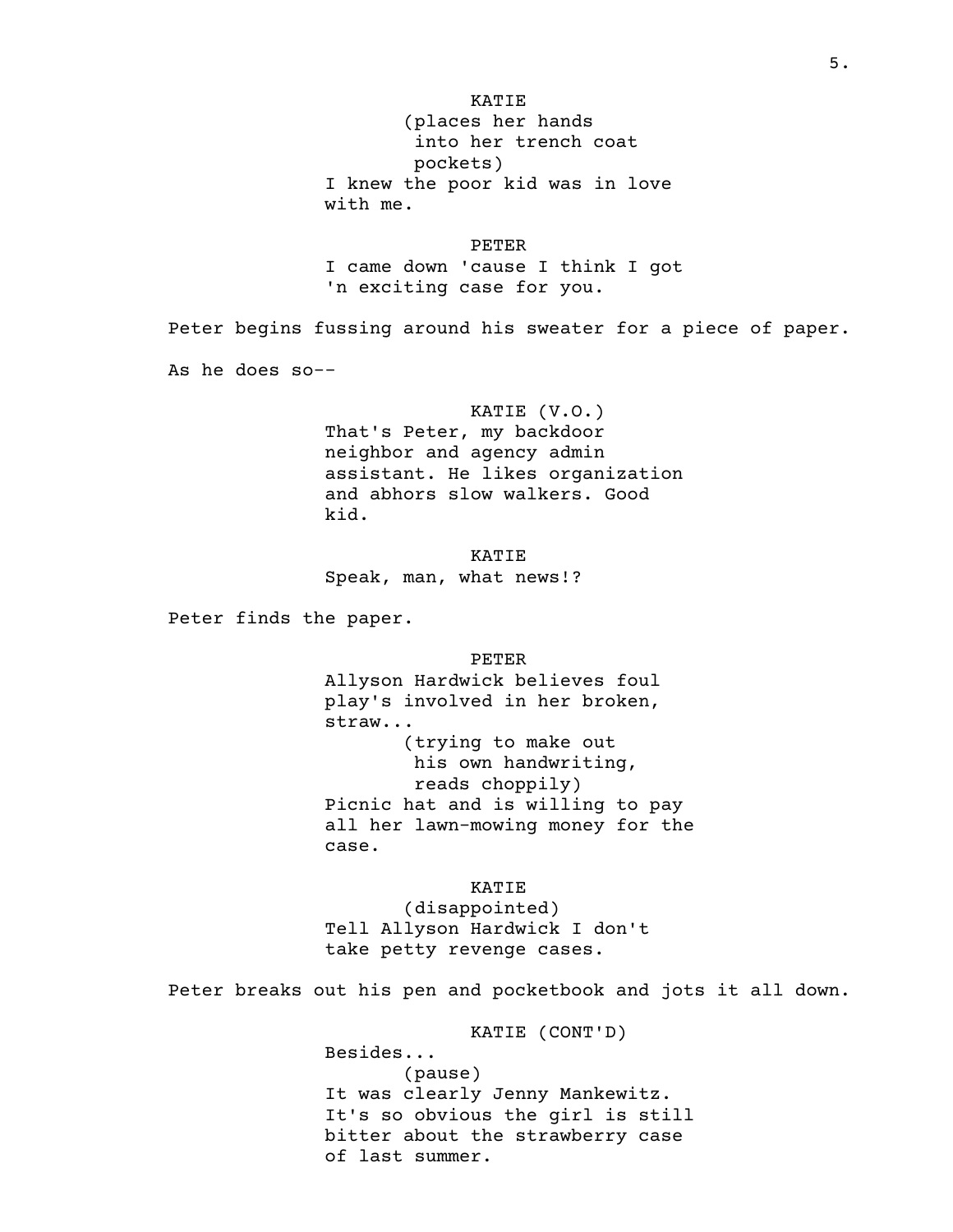Jenny Mankewitz is on the roadside with several packages of strawberries littering the ground. Her clothes, hands, everything are covered in strawberry juice which closely resembles blood.

JENNY MANKEWITZ

(sobbing) WHYYYYY?!

BACK TO SCENE

### KATIE

Here... (going through her pocket) Give Jenny five bucks, tell her it's from me and that I know. She'll buy Allyson a new hat and they'll make up, they always do.

PETER

Is that the last of our account funds?

### KATIE

There's no use havin' an account when you don't have a business. A real one at least. (turns to face Peter) Peter, when are we going to get any real cases again?

PETER

There was that one case last month-–

### KATIE

About a dog "stalking" someone. Turns out it was just a brown paper bag, and Mr. Clavoy just had really bad eyesight. I mean it, Peter, what are we doing here? I'd rather lose all our money and help someone for a change than-– (pause) Than have all the money and deal with brown paper bags and strawberries.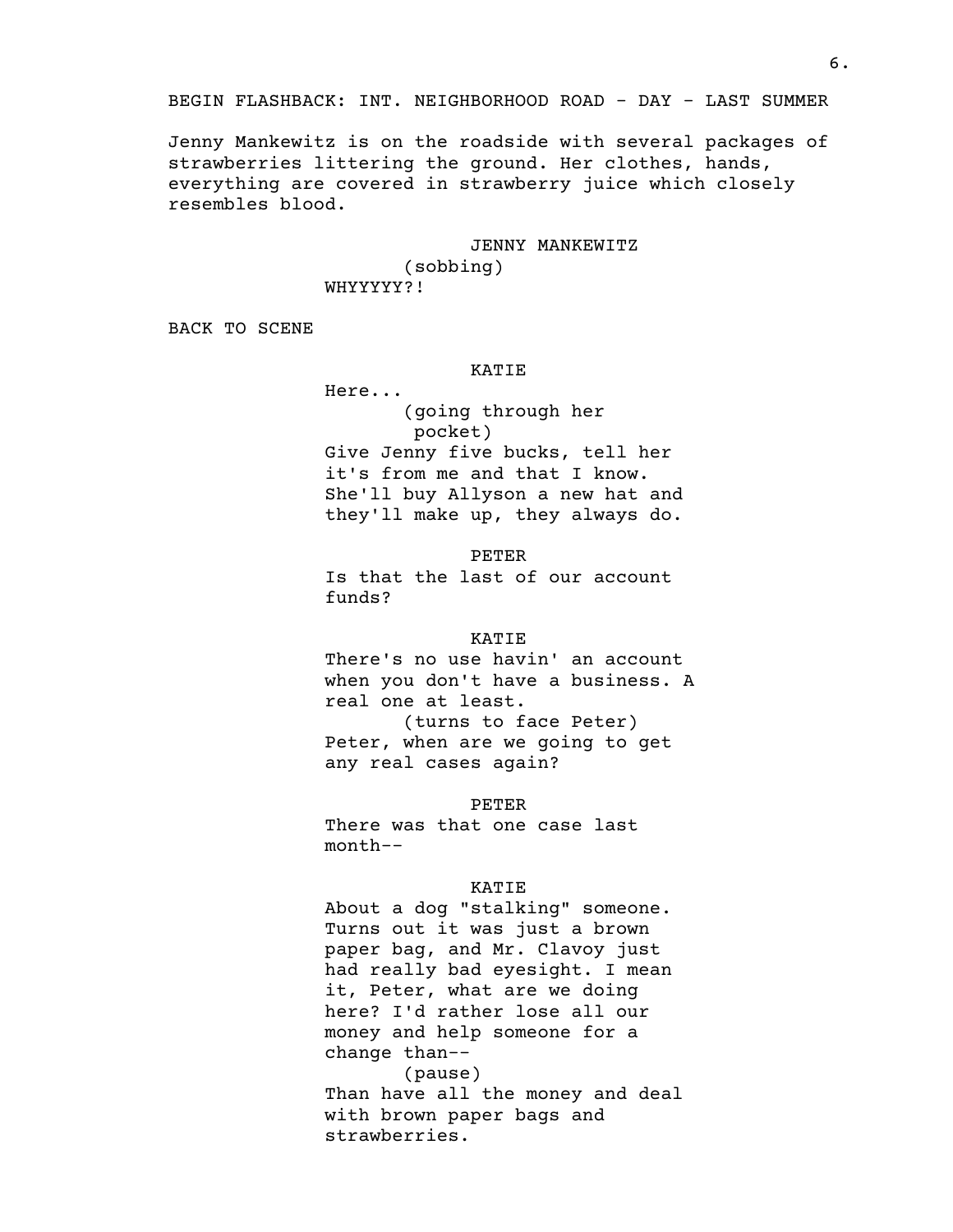#### PETER

I know...

# KATIE (V.O.)

(reflectively) There's not a lot of business for a 13-year-old detective.

# KATIE

(hesitates) Maybe it's time we closed up shop, old friend, maybe just for a bit, until we can find a footing again.

# PETER

But Katie-–

# KATIE

I know, it's just that I can't continue to support you and your four cats. You understand, don't ya, kid?

### PETER

Sure I understand. Besides, it's not the first time I've been laid off.

# KATIE

Yeah, stupid economy crash. (beat) I wish you the best of luck, pal. You need real wages. Business's dried up, and perhaps this old gal's sleuthing days are gone with the wind.

#### PETER

Don't say that. You're a detective with or without a case.

#### KATIE

Yeah, like a homeowner with no home, wait that's confusing.

Peter chuckles, then grabs his flat cap off a tree branch, places it on his head, and exits.

Katie casually kicks her feet into the ground.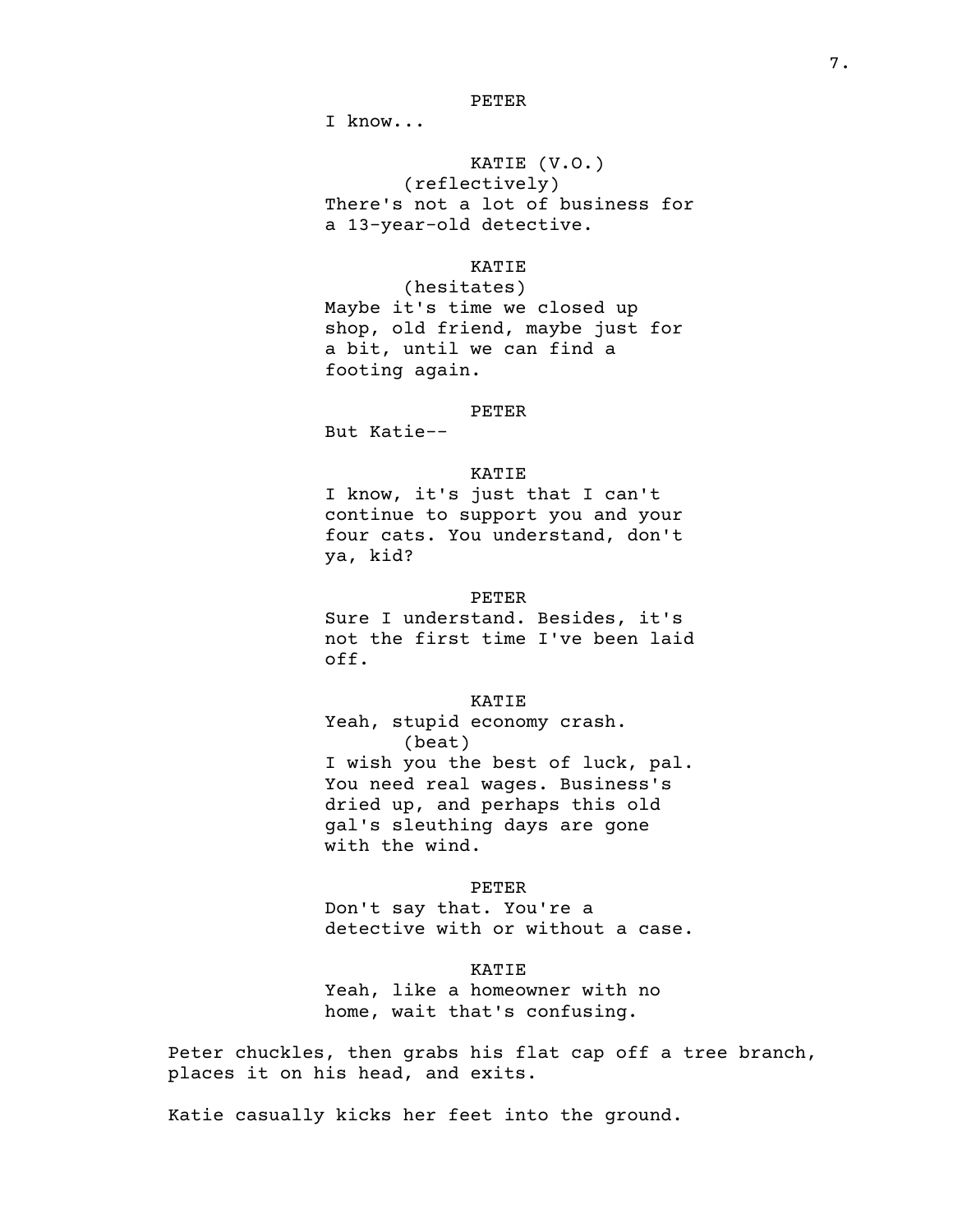KATIE (V.O.) Sorry, I know you're kind of coming in on the middle of things.

# KATIE

(looks up to the camera) The truth is, it's not pets or items or anything that's missing. It's the adventure that is.

She slings a worn-out messenger bag over her shoulder, grabs her bike, and pedals off into the street.

DISSOLVE TO:

EXT. TOWN MAIN-STREET - MOMENTS LATER

ANGLE ON GRAVEL ROAD. KATIE'S BIKE STARTS OFF-CAMERA THEN ZIPS INTO FRAME

-– as she pedals farther and farther away from the camera, slowly going out of focus.

Downward angle on the town's main-street. Town sign reading "Loven Port" is visible.

> KATIE (V.O.) This is Loven Port-–I'd explain why this town isn't really cared for, but it's in Florida, so I think that explains it.

As she passes several small businesses-–

KATIE (V.O.) (CONT'D) Now I know this town seems insignificant to everyone else, but I like the things that get overlooked, the things that don't quite fit. My mom was like that... (pause) I guess that's what made her such a great detective in the olden days.

Katie looks a little more relaxed as she pedals. A tiny smile peeps from the corner of her mouth as she enjoys her ride.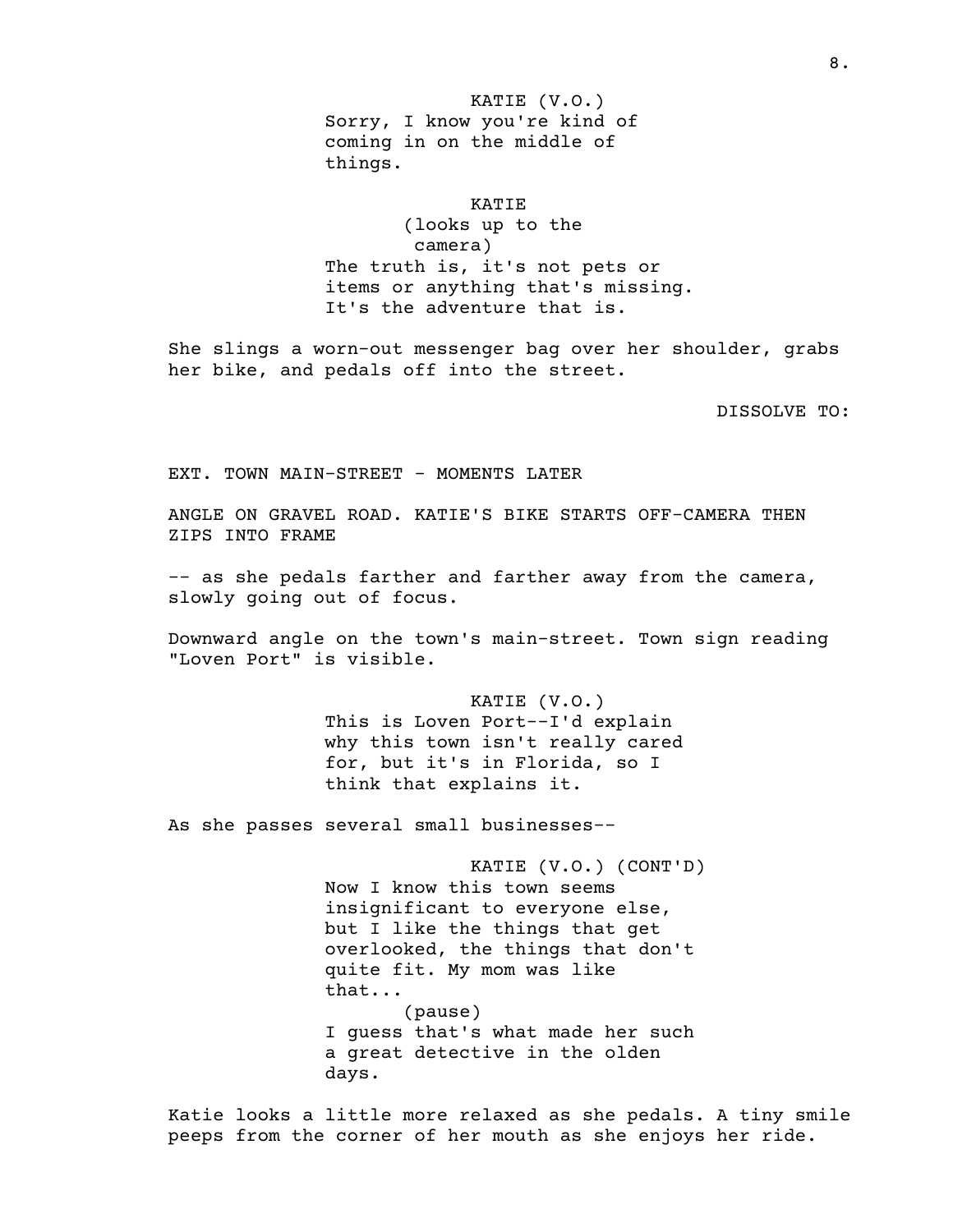KATIE (V.O.) (CONT'D) If I'm gonna take you along for the ride, there's one thing you should know: I never go looking for adventure; I let the adventure find me.

Katie skirts down the town's main-street and parks her bike in front of a cafe.

Before entering, Katie slips a treat to a whimpering dog stuck in a woman's purse. Clearly routine.

CUT TO:

INT. CAFE - CONTINUOUS

Katie walks through the door and nonchalantly pushes aside an ill-placed potted plant hanging from the ceiling that would have otherwise smacked her head. Another action hinting at routine.

> KATIE (V.O.) When I'm in a rut, I just sneak off to a place that allows me to think. Sherlock had his symphony, I have the brewery. But the cafe's also bubbling over with caffeine addicts, workaholics, and PTA moms gossiping about who didn't bring orange slices to the last soccer game-–so all potential clientele basically.

Huddled in b.g. is a group of PTA moms. As Katie passes them, you hear whispered "Do you know who didn't bring the orange slices to the last soccer game?"

Katie pulls out a chair from the counter and unfolds a newspaper she grabbed from a rack.

> KATIE (V.O.) (CONT'D) Usually I just sit here, order my usual, and let the mess of my surroundings simmer over.

> > KATIE

(to the camera) And they usually do.

SHOT OF A YOUNG BARISTA BEHIND THE COUNTER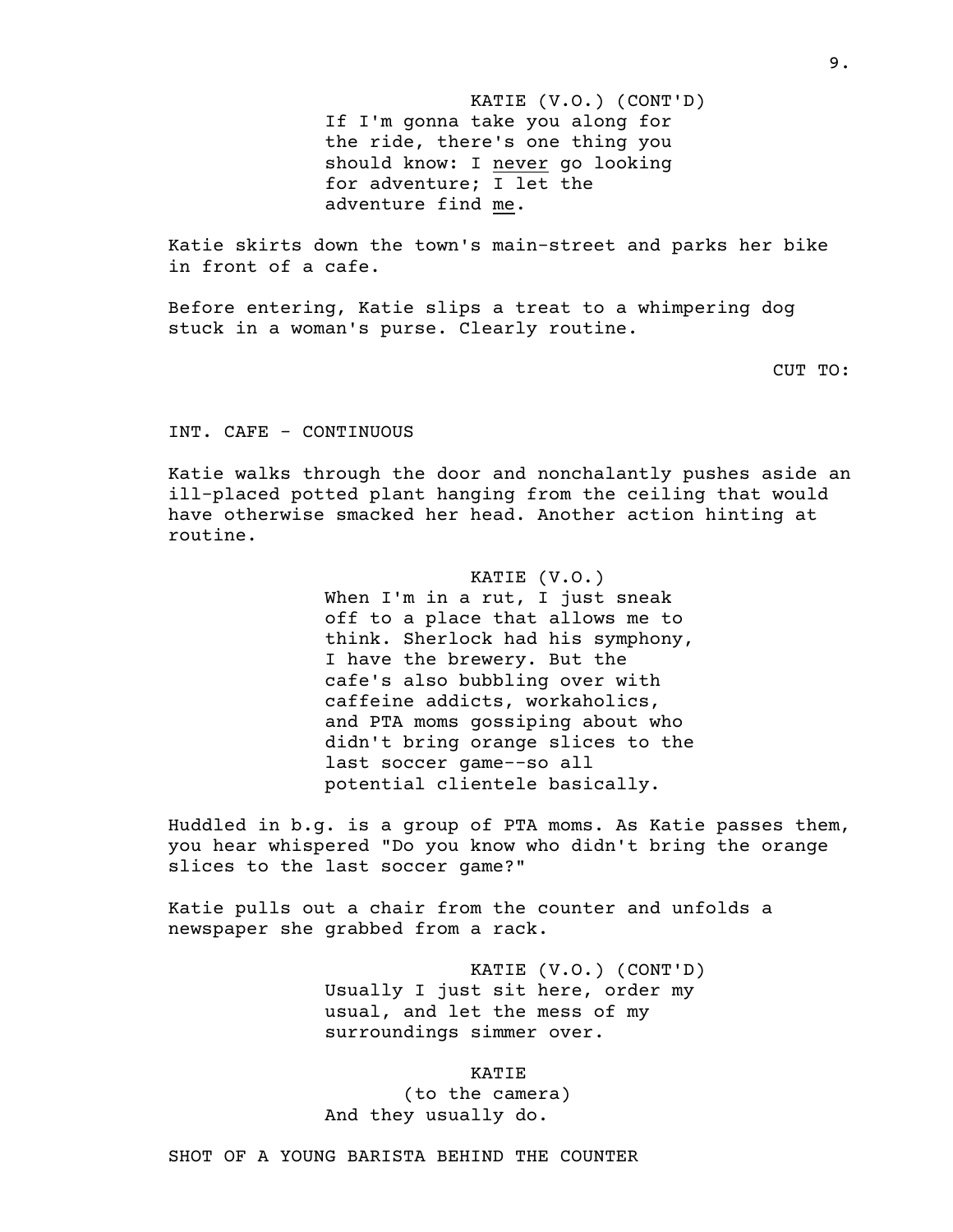-– ANDIE, he's about 15, with a good head of blonde hair and an easy-going smile. His voice quality is pubescent.

> ANDIE Hi, Katie, your usual?

> > KATIE

(to Andie) Yep... (leaning over counter) And make it piping hot, please.

ANDIE (O.S.)

Sure thing.

CLOSE-UP SHOT ON ANDIE BEHIND THE COUNTER

-– as he dries some mugs with a dish rag. As he does so-–

KATIE (V.O.) That's Andie. All-around good guy that talks to schmucks like me. He's studying to be an actor and was actually an extra in *The History Channel* reenactments of the Revolutionary War, until he got fired for being too into it.

BEGIN FLASHBACK: EXT. AN OPEN FIELD - DAY

Andie is on set of *The History Channel*'s Revolutionary War reenactment. He has more fake blood on his costume then needed. Andie is meant to be a flute-playing extra, yet he somehow made his way to the forefront of the action.

As he feigns dying-–

ANDIE (pulling another actor towards him) I'll never play again... (ugly crying) EVER! I've done SO MANY terrible things.

As he acts his death pitifully-–

DIRECTOR (O.S.) Get this kid off my set!!!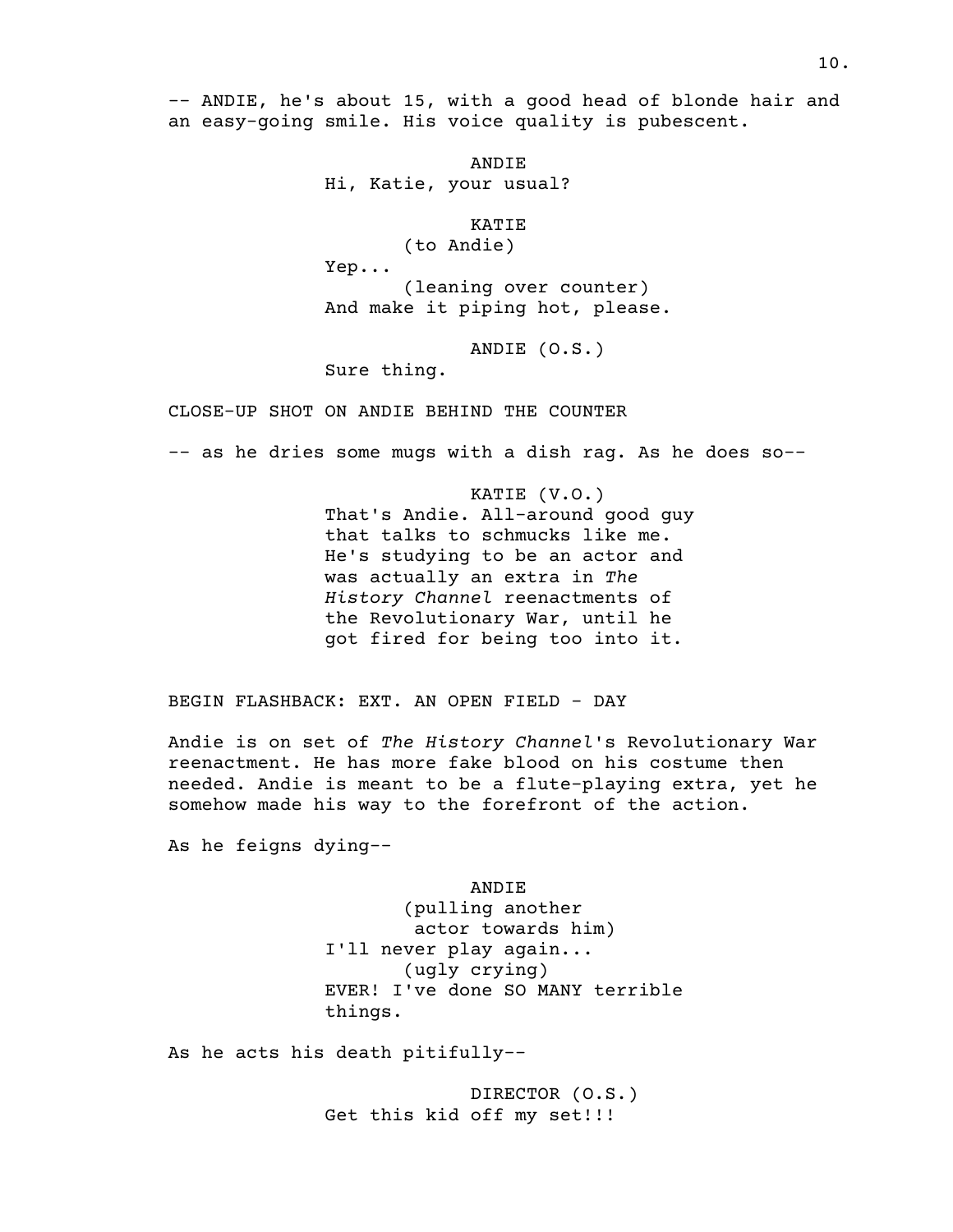ANGLE ON BOTH KATIE AND ANDIE

-– Katie has her back turned away from the camera and faces Andie, who's still fiddling about behind the counter. Katie whips around in her chair and-–

> KATIE (to the camera) Now he mainly focuses on school plays and improv classes. (back to Andie) Say, Andie, not that I'm looking for a case, but did any drunks or lonely-hearts stumble in during the midnight shift?

ANDIE Uh-uh. Whya lookin' for clients?

KATIE I ain't lookin' for clients. That's what desperate people do. I'm just... (realizing her desperation) Say, kid-–

ANDIE (mumbling confusedly) But you're a kid.

KATIE (without skipping a beat) I'm inna jam. I haven't been this stressed out since that lice problem.

Customer next to Katie looks at her in disgust and terror as he pulls his coffee and newspaper closer to himself.

> KATIE (CONT'D) It's all dried up. All of it.

ANDIE (handing her her usual) What is?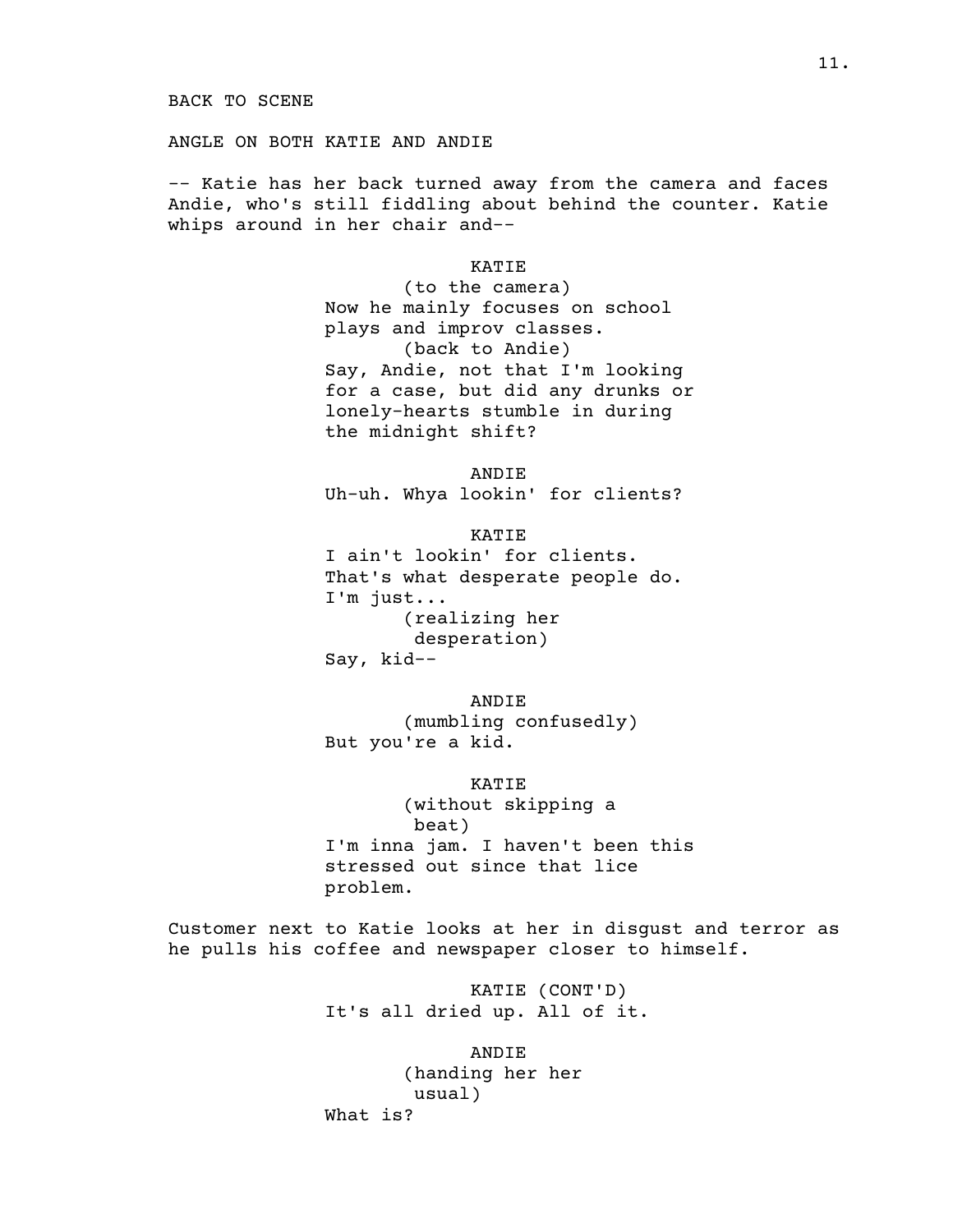KATIE

The old times.

Katie suddenly notices a man she's never met before sitting by the window, typing away on his laptop. Katie then begins to feel that pang of intuition. She has to know who he is!

> KATIE (CONT'D) (motioning with a slight tilt of her head) Andie, who's that guy over there?

> > ANDIE

Who, him? Uh, some new guy in town. Pretty nice. Been comin' here the last few days, but during odd hours for you.

The two pick up a quick back-and-forth-–

KATIE

Huh.

ANDIE What do ya mean "huh"?

KATIE I dunno, I just said "huh."

ANDIE

That wasn't a regular "huh" that was a "I'm thinking of doing something 'huh'" that was a-–ya know what never mind. Go ahead and talk to 'im.

Katie begins to stand up.

ANDIE (CONT'D) Wait, do you-–do you think he likes improv?

### KATIE

What?

### ANDIE

Like, do y-–do you think he's the type to sit and watch improv?

### KATIE

What? Why?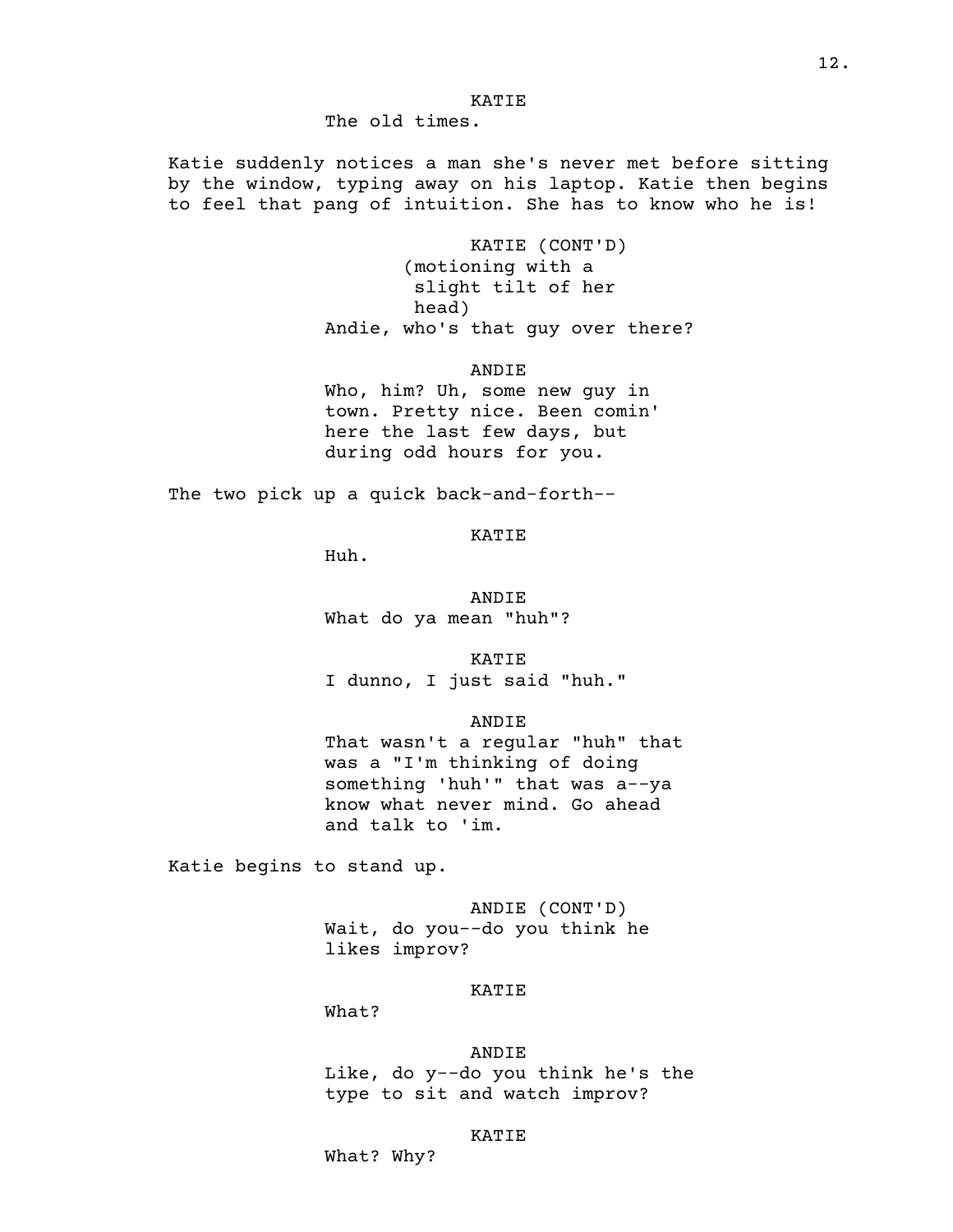#### ANDIE

I don't know, I just, I was wondering-–I-–I have this improv show on Friday and... (holding a brochure) I was thinking you could hand these ou-–

# KATIE

(grabs the brochure) All right, fine.

Katie makes her way over to the young man, BLAKE LOCKHEART, about 20-years-old. He has a swoop of dark, brown hair, and for a young lad still growing into his face, is pretty handsome.

Katie plots herself at his table in the chair opposite him and unfolds her newspaper to cover her face.

> BLAKE (looking up from his laptop) Uh, hi-–uh...excuse me, um...can I help you?

Katie continues reading the newspaper.

BLAKE (CONT'D) I don't-–I don't mean to be rude or anything, it's just that there's a lot of empty tables here. And-–

Katie puts down her newspaper and spreads it flat on the table like a winning hand of poker.

> KATIE One hundred 'n five.

Blake finally gets a good look at Katie, surprised that she's so young and small.

> BLAKE One-–one hundred and what?

> > KATIE

(not caring for his dull questions) One hundred and five is the number of people who die every minute.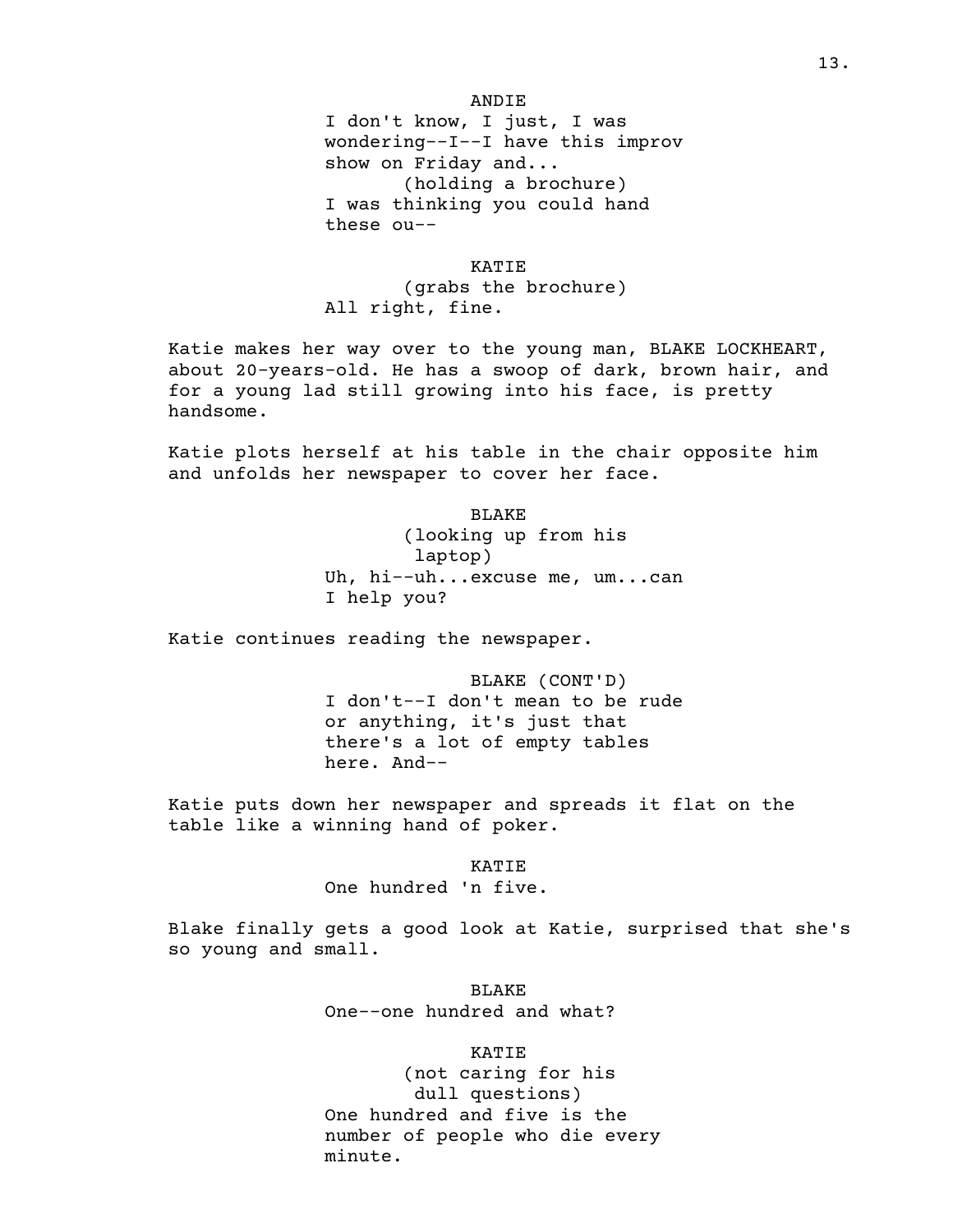### BLAKE

Um...what?

# KATIE

The name's Katie. Katie Cruz. Private detective, except my agency's kind of... (mumbling) Going under... (quickly) But you don't needa know that.

### BLAKE

(extremely confused) That's...great. But, uh, I don't really-–

KATIE Say, anyone ever tell you you've got one of 'em faces?

# BLAKE

What face?

#### KATIE

The kind you wanna... (sticks her chin out and gestures punching) Well anyway, you look like you know a lot.

# BLAKE

What?

Andie suddenly appears next to Blake.

# ANDIE

Hi.

BLAKE (lets out a quick gasp of shock) Oh god. (recovering) Uh, hi yeah uh, can I get a refill?

### ANDIE

Of-course!